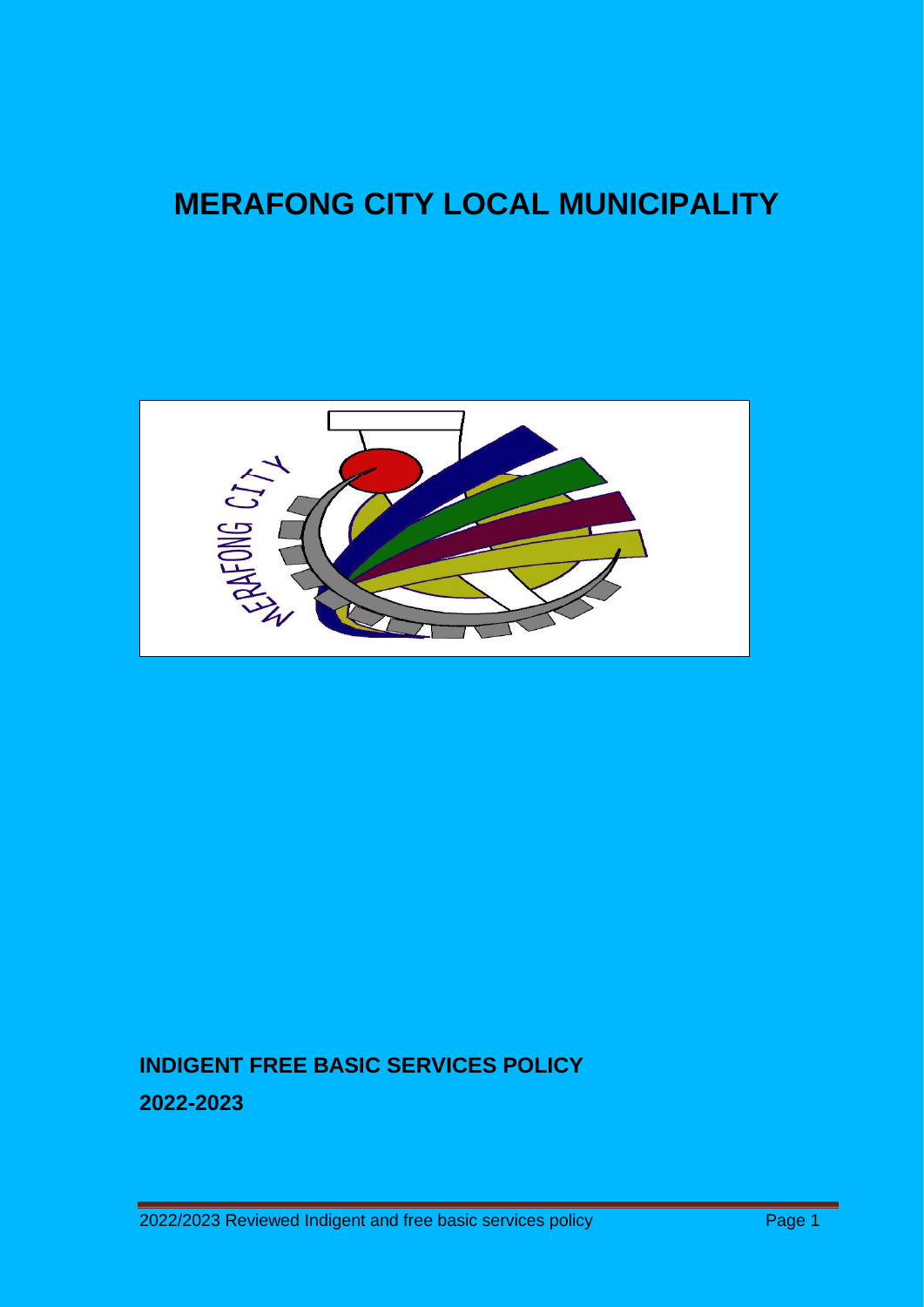## **TABLE OF CONTENTS**

| <b>SECTION</b>                      | <b>CONTENT</b>                                                 | <b>PAGE</b>     |  |
|-------------------------------------|----------------------------------------------------------------|-----------------|--|
| 1.                                  | <b>DEFINITIONS</b>                                             | $3-4$           |  |
| <b>SECTION A: POLICY INTENT</b>     |                                                                |                 |  |
| 2.                                  | <b>PREAMBLE</b>                                                | $\overline{4}$  |  |
| 3.                                  | <b>BROADER LEGISLATIVE FRAMEWORK</b>                           | 5               |  |
| 4.                                  | <b>BACKROUND AND PURPOSE</b>                                   | 5               |  |
| 5                                   | <b>AIM</b>                                                     | 5               |  |
| 6.                                  | <b>OBJECTIVES</b>                                              | $\overline{5}$  |  |
| <b>SECTION B: POLICY PRINCIPLES</b> |                                                                |                 |  |
| 7.                                  | <b>AFFORDABILITY</b>                                           | $6\phantom{1}6$ |  |
| 7.1                                 | $6\phantom{1}6$<br>SUSTAINABILITY AND IMPLEMENTABILITY         |                 |  |
| 8                                   | POLICY IMPLEMENTATION                                          | $6\phantom{1}6$ |  |
| 9.                                  | $\overline{7}$<br><b>SCOPE</b>                                 |                 |  |
| 10.                                 | <b>RATIONALE FOR INDIGENT POLICY</b><br>$7 - 8$                |                 |  |
| 11.                                 | 8<br><b>INDIGENT SUBSIDY ALLOCATION</b>                        |                 |  |
| 12.                                 | <b>OVERALL INDIGENT ALLOCATION</b><br>$8-9$                    |                 |  |
| 13.                                 | <b>APPLICATION FOR SUPPORT</b><br>$9 - 10$                     |                 |  |
| 14.                                 | $10 - 11$<br><b>VALIDITY PERIODOF INDIGENT ASSISTANCE</b>      |                 |  |
| 15.                                 | $11 - 12$<br><b>FRAUDULENT APPLICATIONS</b>                    |                 |  |
| 16.                                 | <b>QUALIFYING CRITERIA</b>                                     | 12 <sub>2</sub> |  |
| 17.                                 | NON-COMPLIANCE OF HOUSEHOLDS REGISTERED AS<br><b>INDIGENTS</b> | $12 - 13$       |  |
| 18.                                 | <b>GENERAL ADMINISTRATIVE GUIDELINES</b>                       | $13 - 15$       |  |
|                                     | <b>SECTION C: IMPLEMENTING AUTHORITY</b>                       | 16              |  |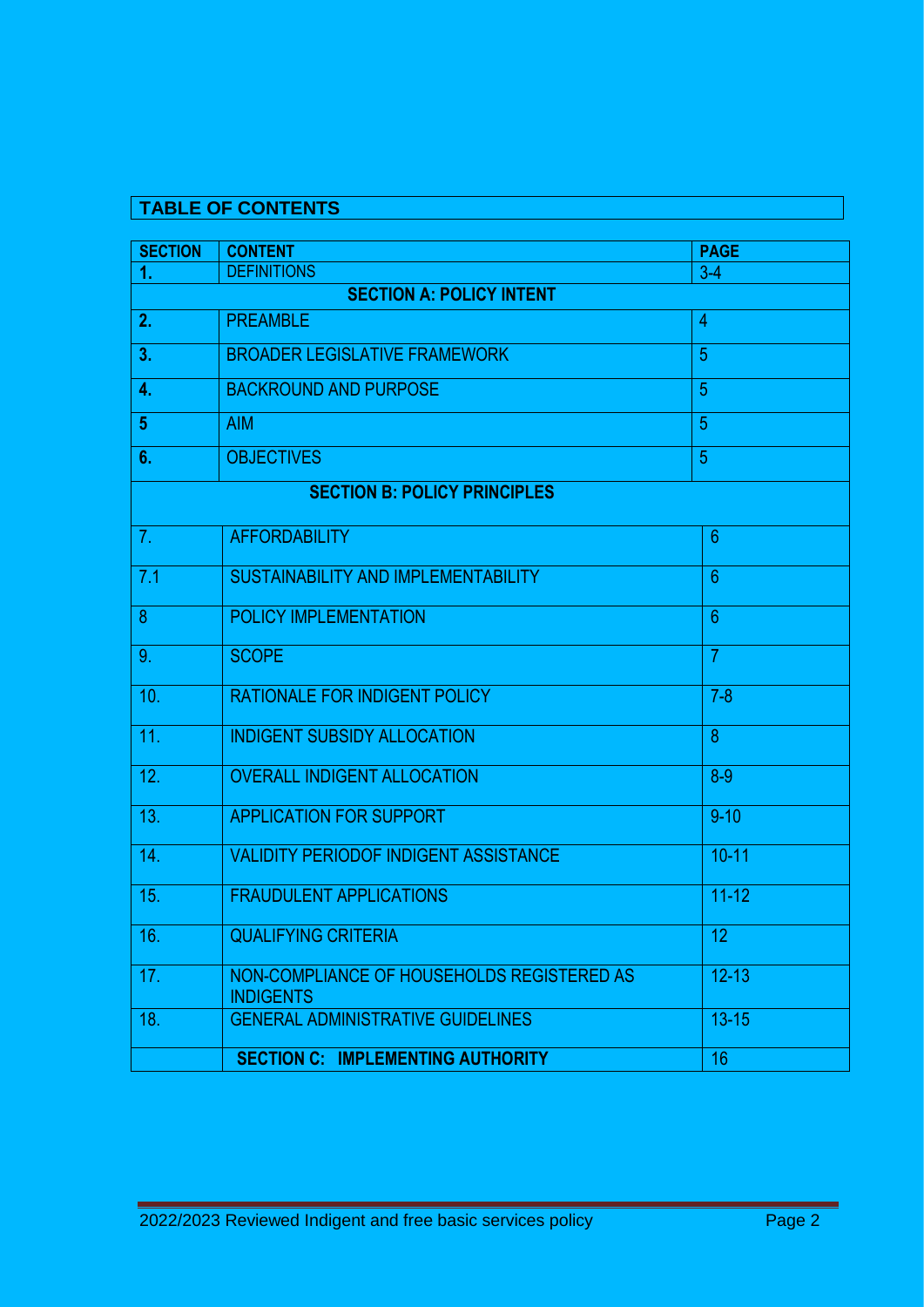### **REVISED INDIGENT AND FREE BASIC SERVICES POLICY 2021/2022**

#### **1. DEFINITIONS**

**"Indigents**" refers to any household which is responsible for the payment of services and rates, earning a combined gross income equivalent to or less than two times the Government pension grant as prescribed by the National Department of Social Development or in line with the National Indigence Framework issued by the Department Local Government (DLG), who qualify, according to the policy, for rebates/remissions or a services subsidy. Examples hereof include social pensioners, the unemployed and childheaded families who are unable to fully meet their obligations for municipal services consumed and property taxes on their monthly accounts. Any other Government grants received by such a household will not be considered as additional income.

"**Indigent amount**" refers to the applicable value of the indigent subsidy as determined by the Council from time to time.

"**Household**" refers to a family unit consisting of a head of the family, blood relatives, adopted children and any other persons living on the same property, including a person who lives alone in a property,

"**Indigent household**" refers to a household that complies with the criteria as determined in terms of section this policy.

**"Child-headed household"** refers to a household where the registered owner is deceased and the house is occupied by under-age children who are related to the deceased and assume the responsibility of servicing the municipal account.

"**Payment**" refers to any form of redemption towards the balance on an account whether by cash, cheque or electronic means.

"**Indigent debtors**" are classified as those debtors who qualify for and receive indigent subsidy for free basic services.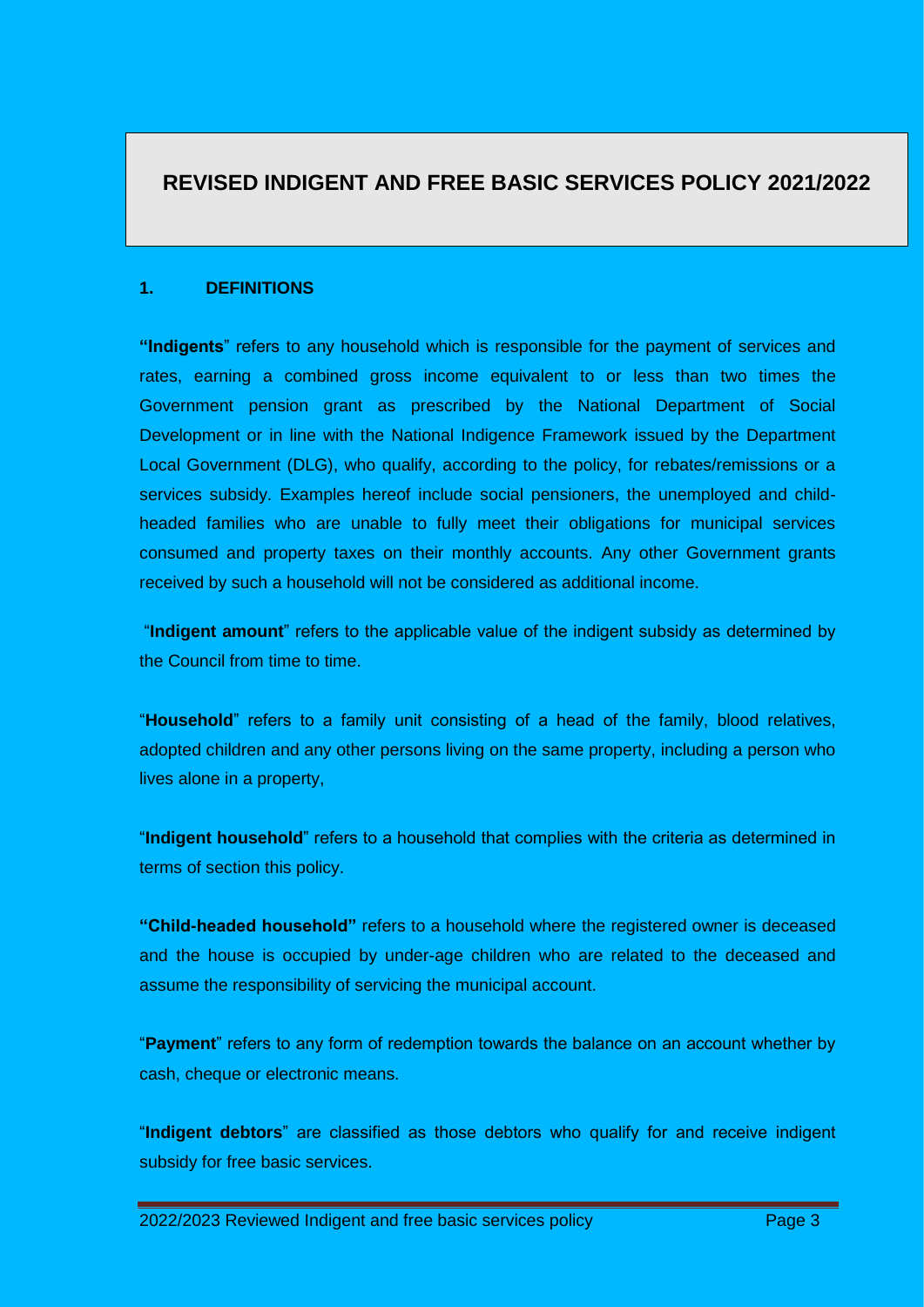**''Indigent Register''** Refers to a municipal list of indigent customers as per the provisions of the Indigent Policy which is updated regularly and contains data obtained during the application process

"**Sundry debt**" refers to any debt other than for rates, housing, metered services, sewerage and refuse removal.

**"Supply**" means any metered supply of water or electricity.

**"Tenant" refers** to a registered occupant of a property owned by the Municipality, or an individual sharing the same property with the legal owner and has the responsibility to pay for their own Municipal services

**"Accounting Officer''** refers to a head of administration appointed in terms of Section 60 of the Municipal Finance Management Act

#### **2. PREAMBLE**

Section 152 (1) (b) of the Constitution of the RSA, 1996 (Act 108 of 1996) states that the objects of local government are: *"To ensure the provision of services to communities in a sustainable manner"*

In its quest to fulfill its Constitutional mandate, Local Government should strive within its financial and administrative capacity, to achieve this object and to even deliver other related services and also achieve other objectives. Amongst these is the obligation to cater for the indigents and how this service will be accessed, in line with the spirit of co-operative governance. In terms of *Section 74 of the Local Government: Municipal Systems Act, 2000 (Act 32 of 2000)*, provision for indigent debtors that is consistent with the municipality's rates and tariff policies and any national policy on indigents, must be included in the *Indigent Policy of Council.* 

*Merafong City Local Municipality in alignment with the said provisions, develops this policy as a guideline towards addressing the plight of socially distressed households*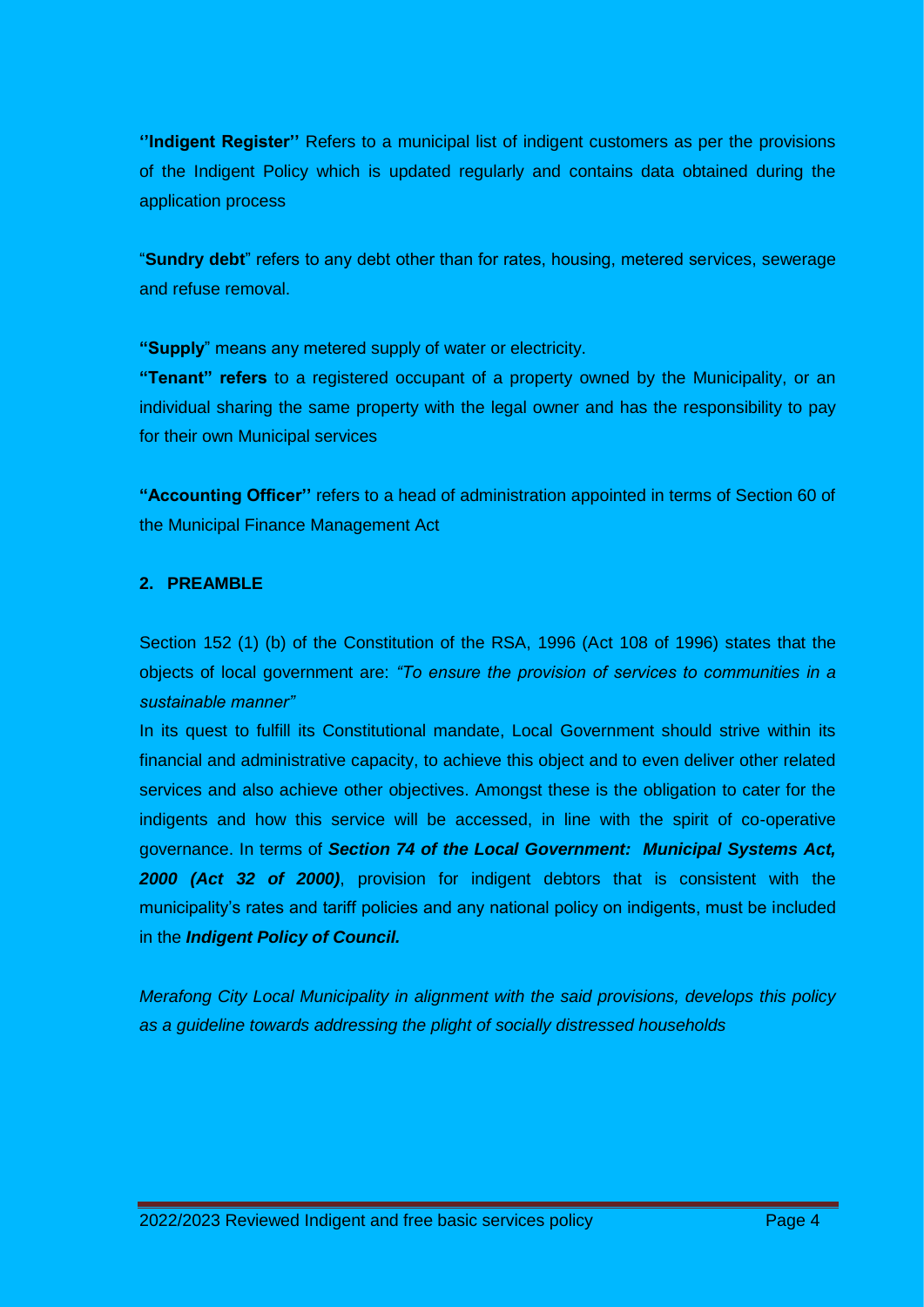#### **3. BROARDER LEGISLATIVE REQUIREMENTS**

The policy will be implemented within the provisions of the following legislation:

- I. The South African Constitution Act 108 of 1998(Section 27)
- II. Municipal Systems Act 32 of 2000
- III. Credit Control and Debt Collection Policy
- IV. Debt write-off Policy
- V. Children's Act 38 of 2005
- VI. National Framework for Indigent Policies
- VII. Local Government Properties Act, No 6 of 2004
- VIII. Municipal Finance Management Act 56 of 2003
- IX. Annual Divisions of Revenues Act

#### **4. BACKGROUND AND PURPOSE**

Council receives a grant in the form of an "equitable share" from the national government to subsidize those who cannot afford to pay for the minimum needs in life. This policy is drafted with the intent to ensure that the basic needs of the indigents are met, and their constitutional rights protected. It also attempts to address the socio-economic conditions of the poor prevalent in our country, through the application of certain principles to access minimum level of services.

#### **5. AIM**

This Policy aims to assist registered indigents and to outline sound principles and practices to be adhered to in the determination, recognition and treatment of indigent households.

#### **6. OBJECTIVES**

- 4.1 The objectives of this policy are to:
- (a) Meet the basic needs of the indigents
- (b) Alleviate poverty in conjunction with other social development programmes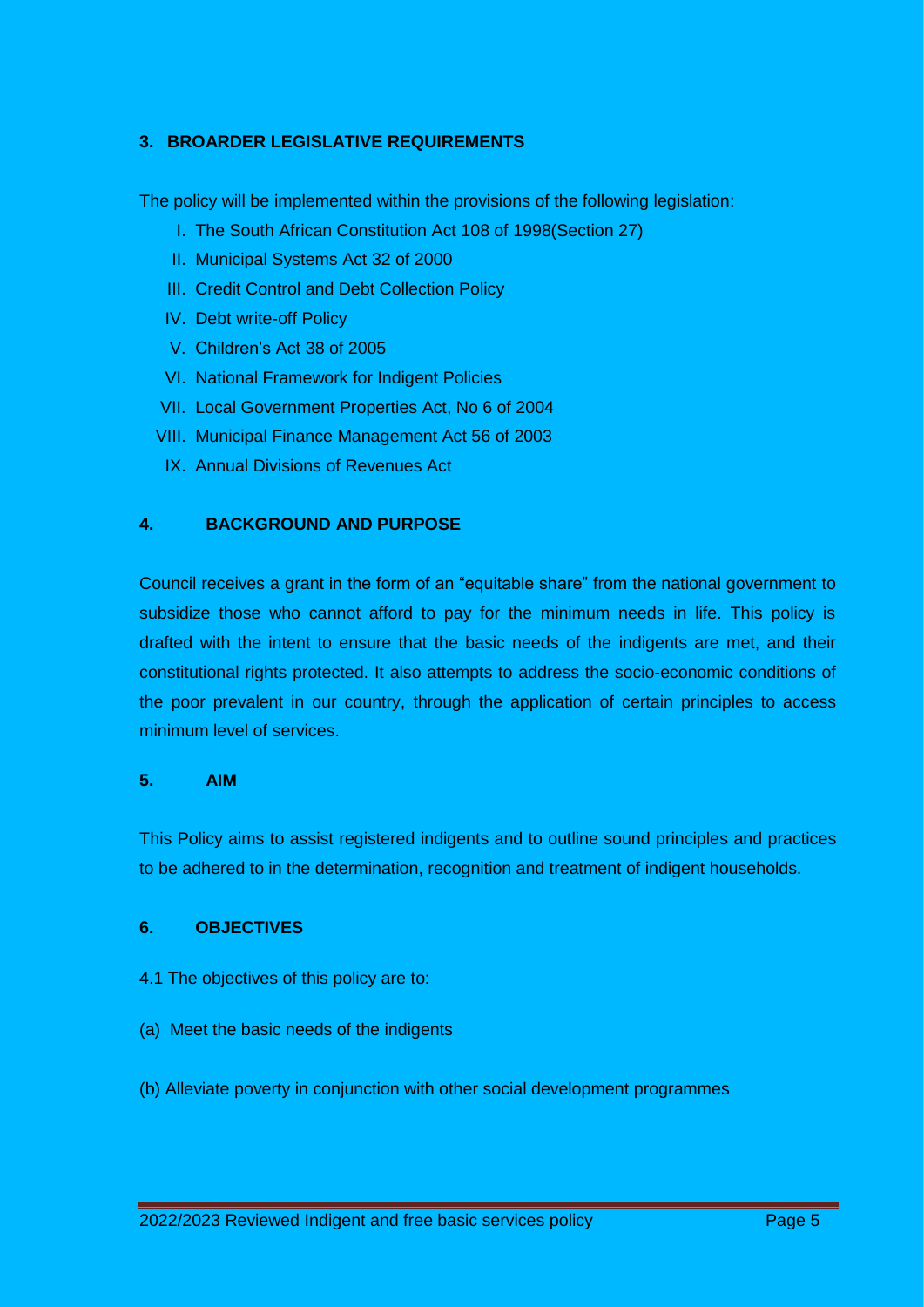(c) Empower the disadvantaged groups including but not limited to pensioners, child-headed households and the unemployed.

#### **7. POLICY PRINCIPLES**

7.1 This Policy serves as a guiding principle for the implementation, administration and management of the Indigents. The following must be considered during the formulation and implementation of an Indigent Policy.

#### 7.1.1 **Affordability**

The implementation of this Policy as a whole must be affordable to Merafong City Local Municipality and to the individual citizens.

#### 7.1.2 **Sustainability and implementability**

This Policy must ensure the provision of free basic services to the registered indigents in a sustainable manner, within the financial and administrative capacity of Council.

#### **8. POLICY IMPLEMENTATION**

- 8.1 This Policy shall operate within Merafong City Local Municipality's area of jurisdiction with other related policies and By-laws, and it shall provide guidelines for the subsidization of free basic services to registered indigent households.
- 8.2 Registered indigent households will be subsidized in accordance with this policy, subject to the municipality's financial capacity and also available funding from National Government.
- 8.3 This Policy is the full and final indigent policy of Merafong City Local Municipality and must be adhered to by all Councillors, Management, Staff and Officials of the Merafong City Local Municipality. This Policy will be subject to review from time to time based on changes arising from the legislation and council resolutions.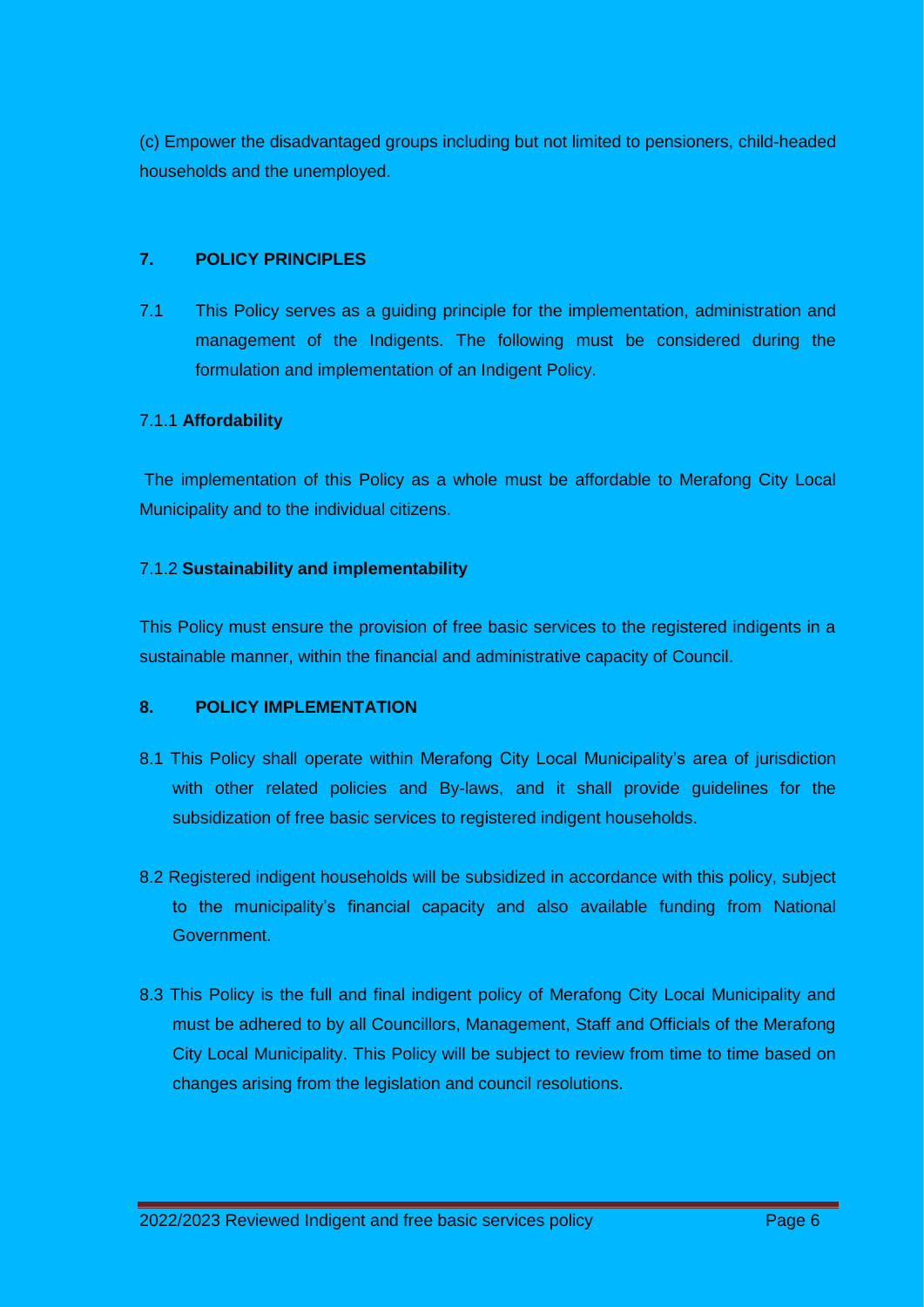#### **9. SCOPE**

This Policy applies to the provision of free basic services to all registered indigents falling within the jurisdictional area of the Merafong City Local Municipality, which relates to specified amount of free municipal services including water, electricity, sanitation, waste removal, assessment rates, and indigent burials.

#### **10. RATIONALE FOR AN INDIGENT POLICY**

- 10.1 There are a number of reasons warranting the development and implementation of an indigent policy. The reasons are as follows:
	- 10.1.1 There are moral imperatives

The municipality is guided by the assurance of and the need to meet basic human rights in terms of the constitution as a pillar of a progressive democracy.

10.1.2 There are pragmatic imperatives

The creation of an effective council presents an opportunity to address poverty in the light of socio-economic conditions.

10.1.3 There are financial imperatives

It is prudent to cater for the provision of free basic services for the poor than to pay for the consequences of failing to do so.

10.1.4 There are government imperatives

A well formulated and implemented indigent policy helps Merafong City Local Municipality to respond to its constitutional obligations in ensuring access to basic municipal services.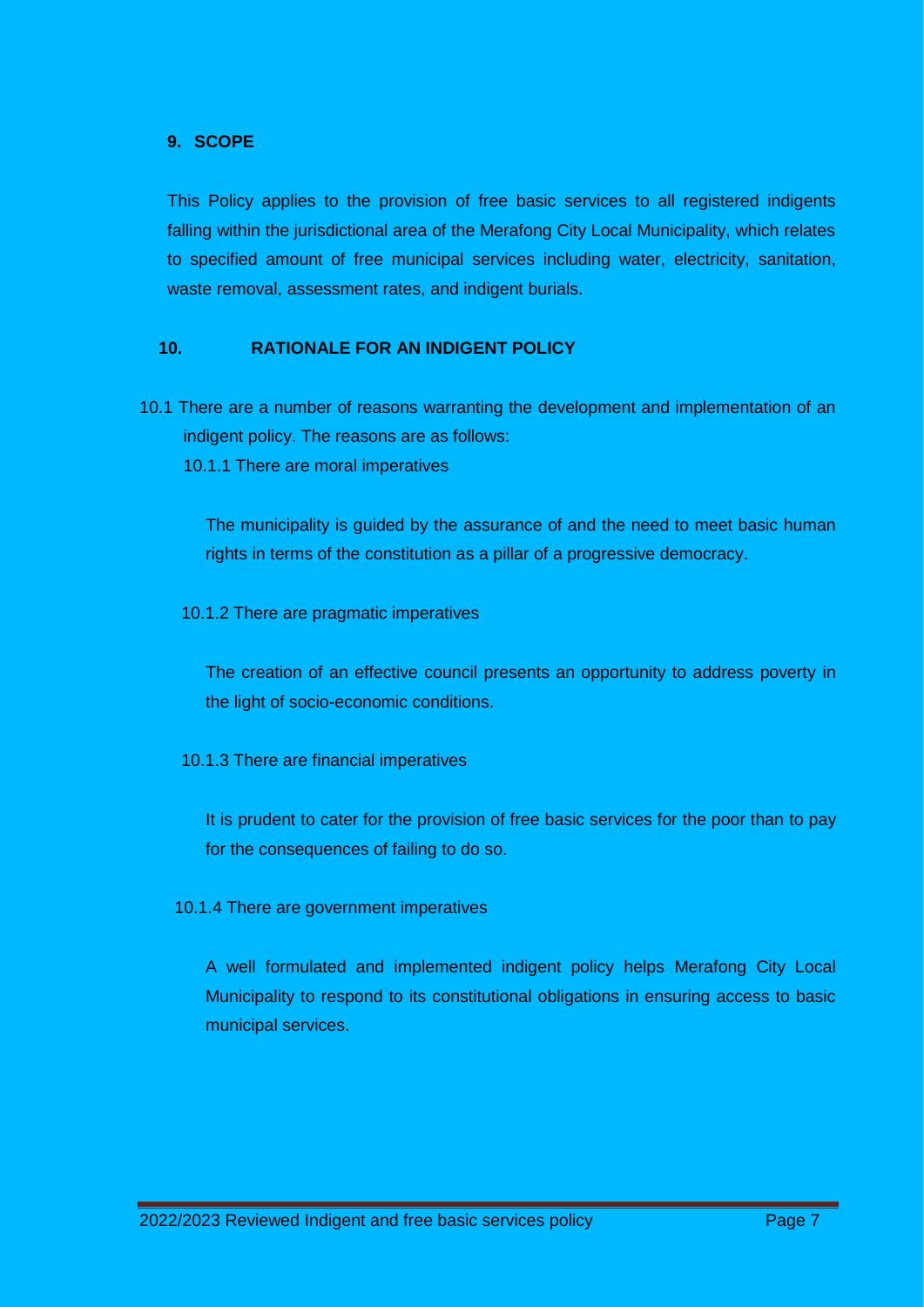10.1.5 There are legal and constitutional imperatives

An indigent policy is required to ensure that constitutional obligations relating to the socio-economic rights of all Merafong residents are realized.

#### **11. INDIGENT SUBSIDY CALCULATION**

- 11.1 The most common process for determination of indigence is reference to household income levels. While income levels do not offer a definite indication of poverty, income patterns do give an overall insight on the level of affordability of basic municipal services for different households. The income threshold for indigent support is determined in line with the qualifying criteria for "indigent" as defined in paragraph 14 below.
- 11.2 Where an indigent is verified and registered, a subsidy on free basic and municipal services as determined in paragraph 7 above will apply inline with the tariff structure for that financial year. The municipality reserves the right to request and verify proof of income.

#### **12. OVERALL INDIGENT SUBSIDY ALLOCATION**

- 12.1 The overall subsidy for indigent debtors shall be determined by Council's budgetary provisions from time to time, taking into account the South African Local Government Association's (SALGA) indigents policy proposals and reviews, and other relevant factors.
- 12.2 The extent of Indigent support shall not exceed the maximum budgeted amount per annum and shall include the following services:
	- $\Rightarrow$  water,
	- $\Rightarrow$  electricity,
	- $\Rightarrow$  refuse removal.
	- $\Rightarrow$  sewerage, and
	- $\Rightarrow$  Assessment rates.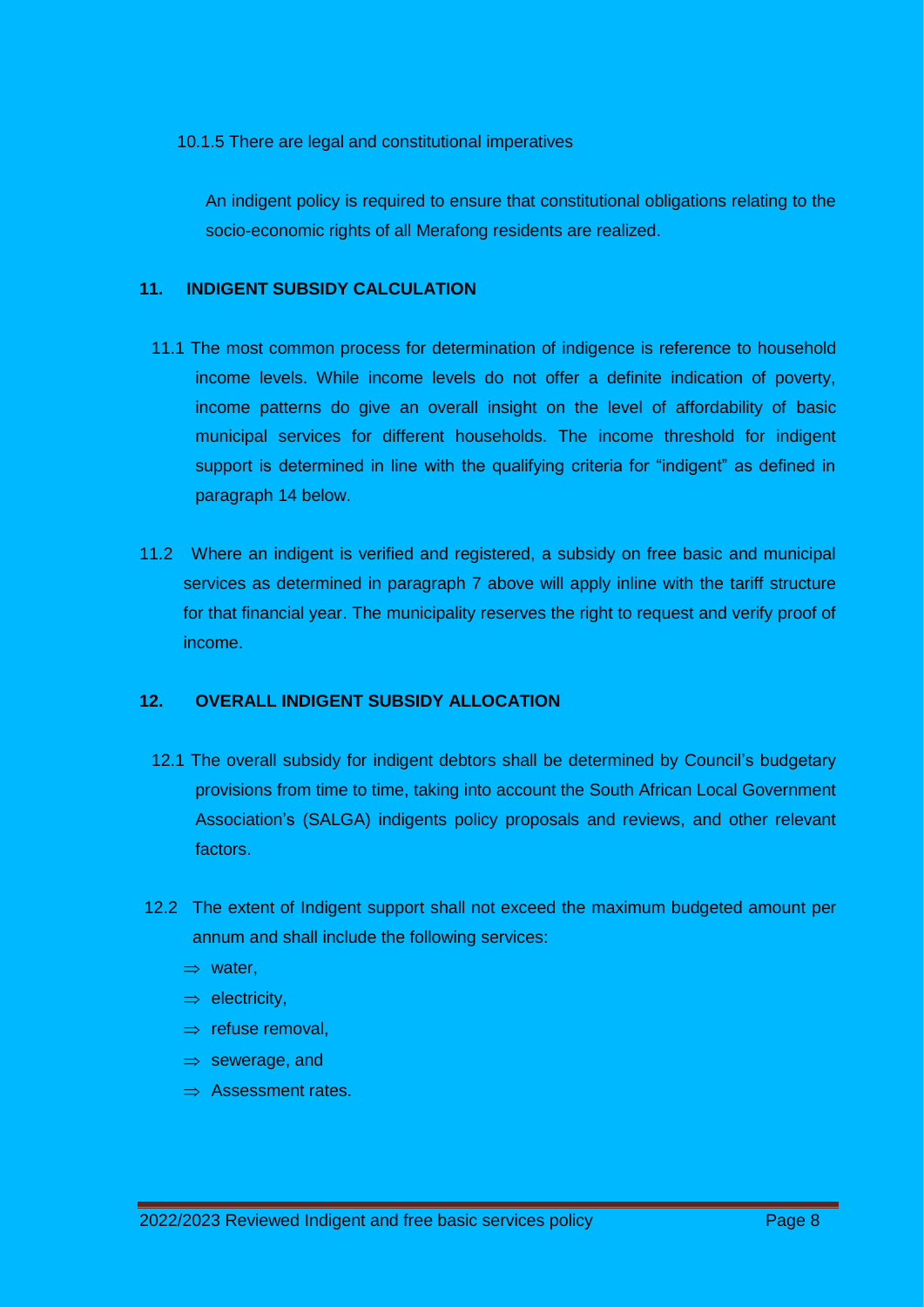12.3 Merafong City Local Municipality will restrict services to 6 kiloliters of water and 50 kilowatts of electricity. No indigents should be allowed to fall into arrears on his/her municipal account. Should the indigent's municipal account fall into arrears, the indigent will be required to pay for the excess amount of services consumed. If the excess amount is not paid the indigent will be subject to credit control action in terms of the debt control and collection Policy of Council.

\*\*\* A list of approved indigents serviced by ESKOM will be submitted to ESKOM for implementation of the Council resolution.

- 12.4. Indigent support will also be extended to qualified indigents for the following:
- 12.4.1 Repairs of damaged infrastructure on water and electricity; and
- 10.4.2 Gravesite fees for indigent burial within the boundaries of Merafong (Where assistance is sought from Council).

#### **13 APPLICATION FOR SUPPORT**

- 13.1 Applications for indigent support must be made on the prescribed forms obtainable from the Municipal Contact Centre at No. 3 Halite Street, Carletonville. This application form must be completed and signed by the relevant Ward Councilor, conforming residence. The Portfolio Head: Health and Social Development will, in instances where the ward Councilor is not available, be assigned the responsibility to sign-off application forms.
- 13.2 The application form must attach the following documents:
	- $\Rightarrow$  details of the account holder,
	- $\Rightarrow$  copy of municipal account,
	- $\Rightarrow$  identification documents.
	- $\Rightarrow$  proof of income from employer or bank statement, where applicable
	- $\Rightarrow$  affidavit declaring unemployment
	- $\Rightarrow$  proof of pension or affidavit from pensioner and other grants disability, child support) Removed
	- $\Rightarrow$  Affidavit from child headed households A child headed household will be supported and acquire a letter of authority and subsidy will be provided for the first 24 months until the process is finalized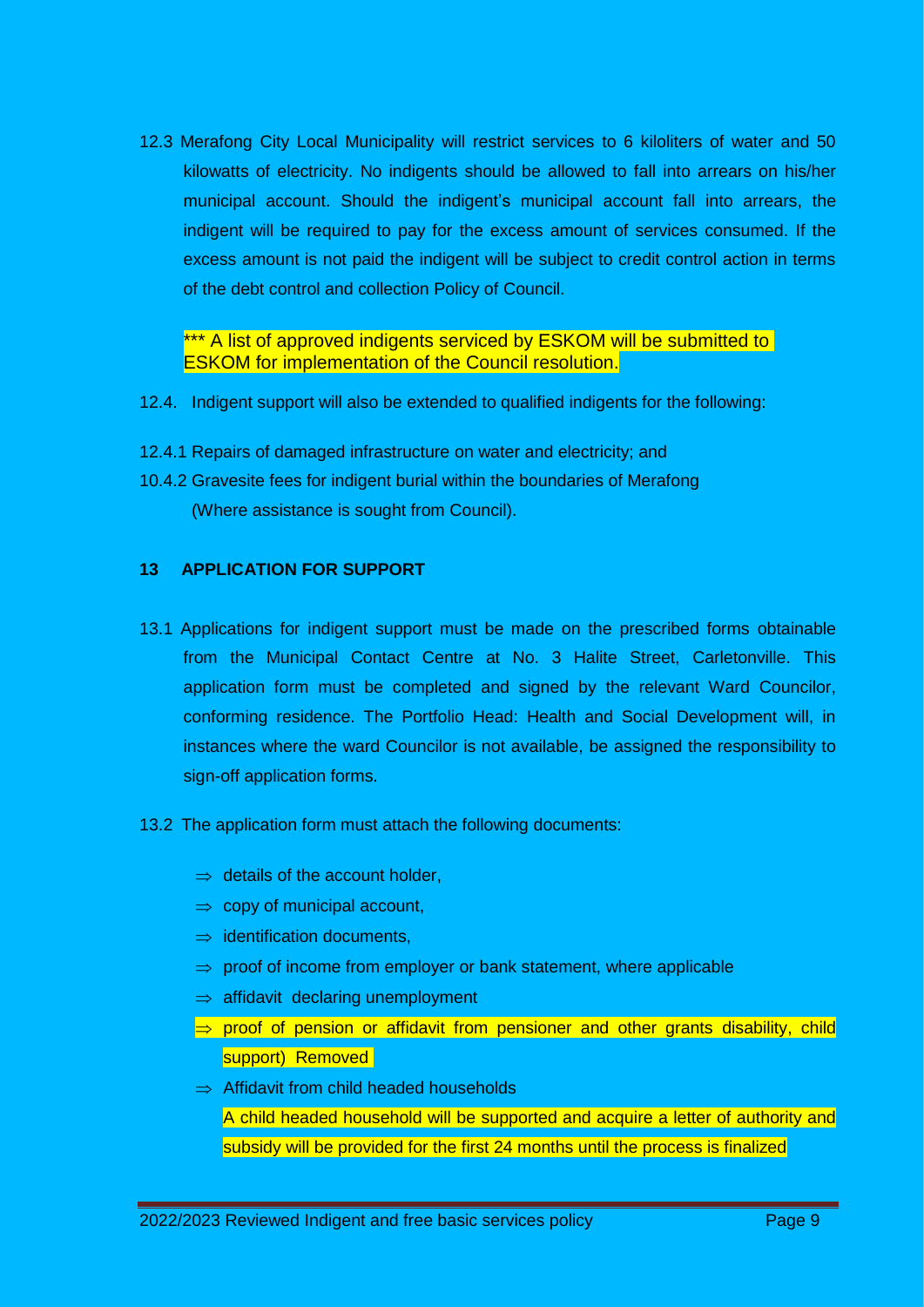#### $\Rightarrow$  **Affidavit from terminally ill applications REMOVED**

- 13.3 After receipt of application, a verification officer will visit the household to perform onsite verification. The officer will complete a verification form validating the information as provided on application. The applicant must sign the verification form as proof that the exercise was undertaken. Based on the outcome of the assessment, the verification officer will recommend that the application be considered/ not considered for support.
- 13.4. The Municipality may subject the recommended indigent subsidy candidates to an external scan which can be conducted with for an example, UIF, Retail and Credit bureau and SARS for absolute determination of total economic activities.
- 13.5 All verified and recommended applications will be submitted to Council for approval and initiation of the subsidy term. This outcome will be communicated to applicants by letter. In line with the Debt write-off Policy, the Municipal Manager will approve all applications with debts below R10 000, 00.
- 13.6 In an event an application is declined due to provisions of the policy, the outcome will be captured as such and the applicant will also be notified by letter.
- 13.7 An existing indigent debt will be written off after approval by Council
- *13.8* "The Municipality will, upon approval, install water and electricity restriction devices in order to assist the control of consumption for all approved Indigent households. \*\*REMOVED\*\*Exception will be made to indigent households who are not in arrears with their municipal accounts, and such households request to be exempted by ensuring that the municipal account is kept up to date. Failure to keep the account up to date will lead to the discontinuation of the benefit. The Municipality will restrict services to 6 kiloliters of water and 50 kilowatts of electricity. This restriction will be monitored
- 13.9. The onus to re-apply for continued indigent support or to update any changes in circumstances or status rests with the indigent at all times.

#### **14. VALIDITY PERIOD OF INDIGENT ASSISTANCE**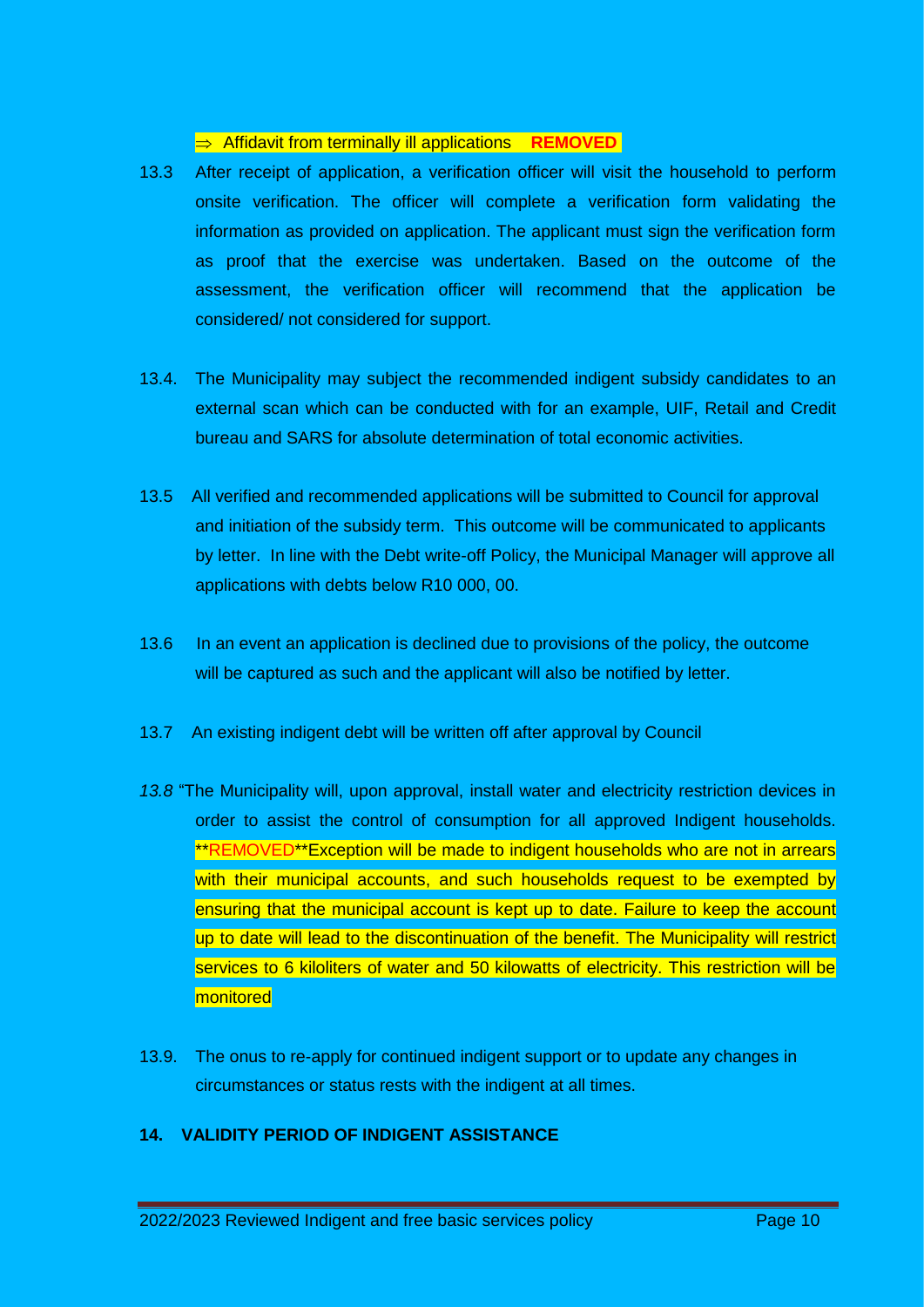- 14.1.1 The validity period of assistance will be for a maximum period of 24 months, after which re-application and re-assessment is required. Council will terminate the indigent support where re-application was not received from an indigent or where the indigent status has improved.
- 14.2 Council will, through the Health and Social Development Section conduct periodic follow up visits to all registered indigents as part of the Indigent After Care program to ensure that the benefit is sustained to all indigents and relevant support is provided where needed.

#### **15. FRAUDULENT APPLICATIONS**

- 15.1 In the case where it is discovered that fraudulent applications were made and honored (**without** any knowledge on the part of the municipality):
	- (a) Indigent subsidy will be terminated with immediate effect;
	- (b) The Municipality shall calculate the total monetary value of subsidy received during the period of support, and recover the stipulated amount in full the individual in question,
	- (c) Normal credit control actions will apply in line with the Credit Control Policy of Council, and
	- (d) A case of fraud may be opened against the individual who committed the act.
- 15.2 In a case where it is discovered that fraudulent applications were made and approved (**with** the knowledge on the part of a municipal official):
	- (a) Indigent subsidy will be terminated with immediate effect;
	- (b) Normal credit control actions will apply in line with the Credit Control Policy of Council,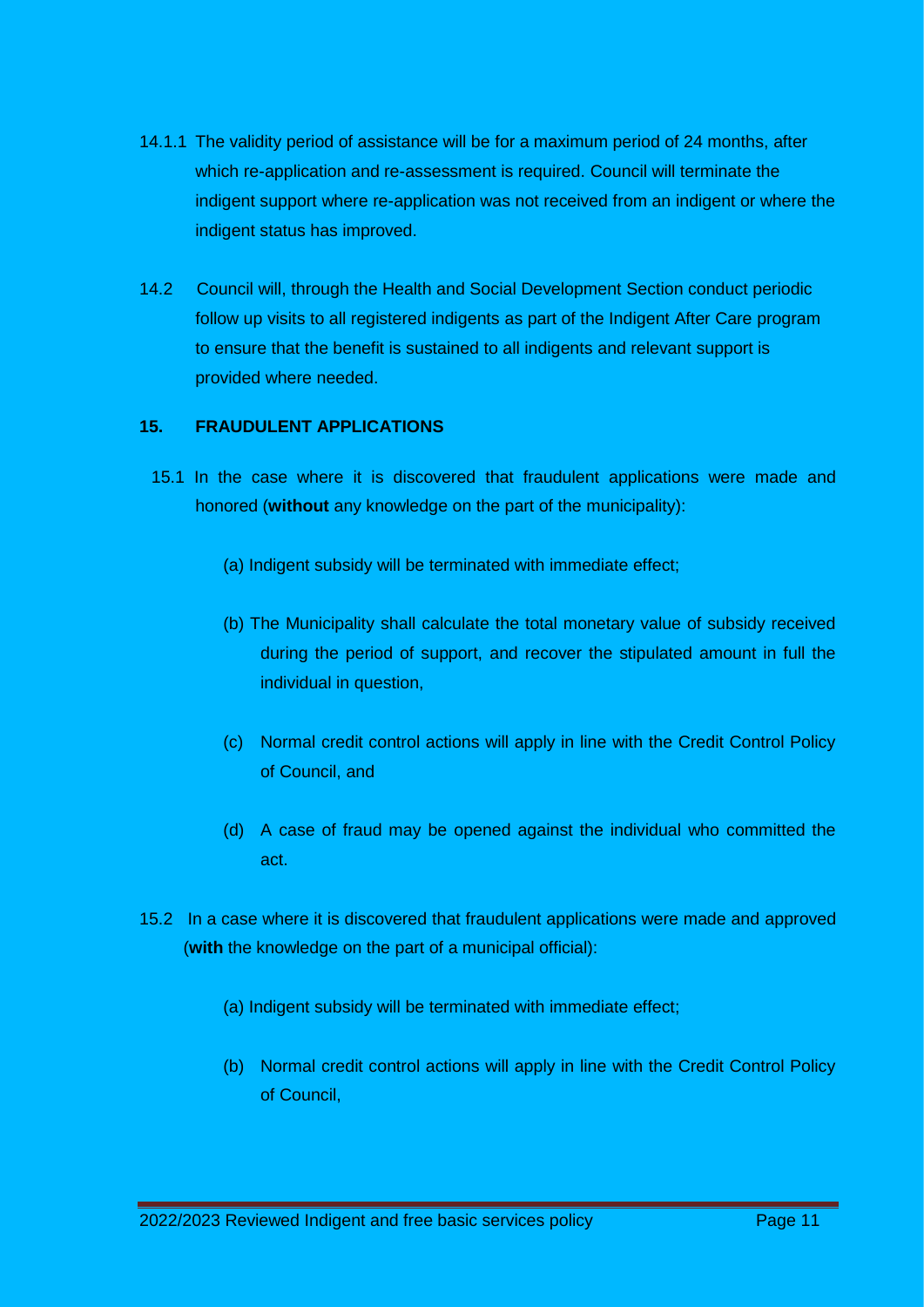- (c) A case of fraud will be opened against the individual who committed the fraud and the municipal official who honored the fraudulent application;
- (d) Disciplinary action against the municipal's official will be taken, in line with the disciplinary codes and procedures of Council.
- (e) The Municipality shall calculate the total monetary value of subsidy received during the period of support, and recover the stipulated amount in full the individual in question.

#### **16 QUALIFYING CRITERIA FOR INDIGENT SUPPORT**

- 16.1 The following categories qualify for Indigent support:
	- a) The applicant must be a South African citizen

b) The applicant must be a registered property owner of Merafong City (excluding business consumers)

c) The applicant must have an active municipal account;

\*\*A tenant must get a letter of consent from the property owner declaring the conditions of the rental contract

d) Must be in possession of a valid South African Identity document

e**)** Must be the owner or tenant (as per the clarification indicated in the provision of this policy) who receives Municipal services and is registered as an account holder on the Merafong financial system and must **not** be in possession of more than one property.

f) Household income equivalent to or less than two times Government old age grant (from the 01<sup>st</sup> July 2022, (R1900 X 2 = R3, 800)

- g) Child-headed households;
- h) Pensioners on Government old age grant
- i) The Unemployed
- 16.2 Individuals falling within the above category do not automatically qualify as indigents but must apply to be registered as such.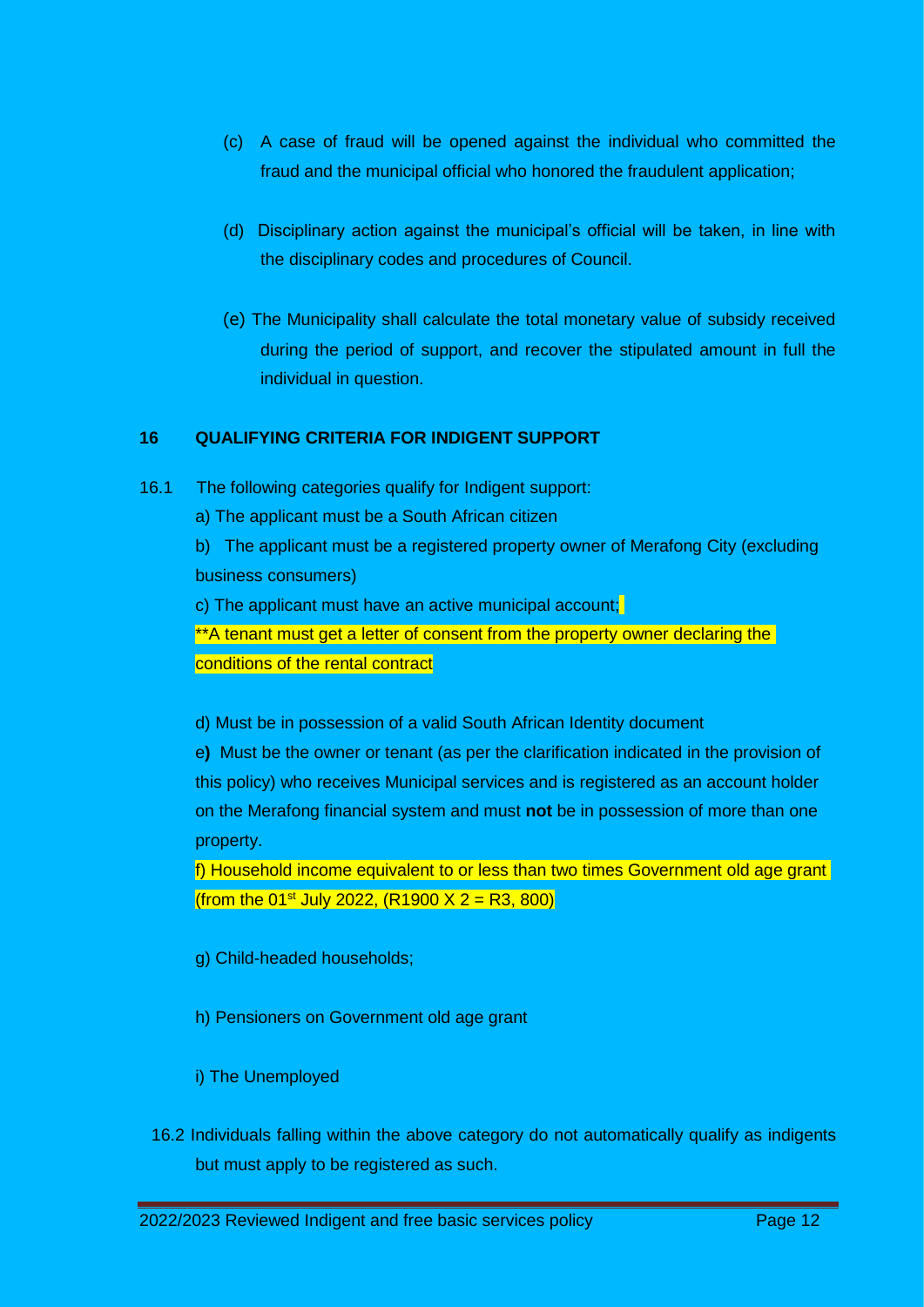#### **17. NON-COMPLIANCE OF HOUSEHOLDS REGISTERED AS INDIGENTS**

- 17.1 When an indigent household exceeds the monthly indigent subsidy allocation for free basic services and fails to pay for the excess amount of services consumed normal credit control actions in line with the Council's Credit Control Policy will apply.
- 17.2 The indigent support or subsidy may be withdrawn at the discretion of Council if:
	- (a) Any tempering on the municipality's infrastructure is detected at the indigent household's premises; and
	- (b) A registered indigent is found to have provided fraudulent information to the municipality in regard to any material condition to gain approval as an indigent. Such person shall immediately be removed from the indigent register and will be liable to repay all indigent subsidies received from the date of such fraudulent registration to the municipality, with immediate effect. Furthermore, such person may not again be considered for any indigent support.

#### **18. GENERAL ADMINISTRATIVE GUIDELINES**

#### 18.1 **Validity period**

The validity period for assistance will be for a maximum period of 24 months. Existing indigent customers will be re-assessed at least annually and must re-apply before the end of the 24 months period. Notification to this effect will be advertised annually and ward councillors will be informed of the indigent consumers that must renew their indigent status.

#### 18.2 **Death of registered applicant**

In the event that the approved applicant passes away, the heirs of the property must re-apply for indigent support provided that the stipulated criteria are met.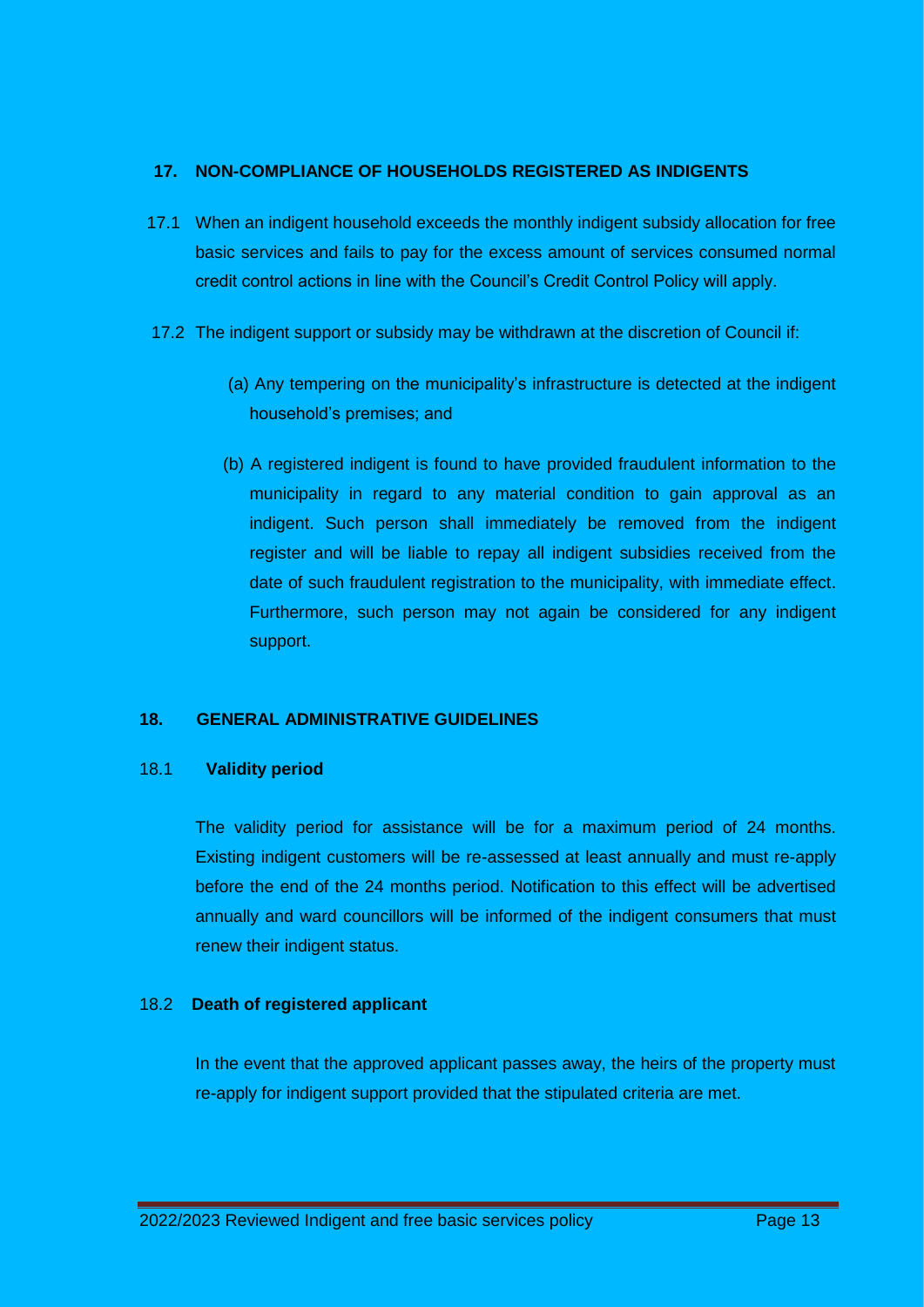#### 18.3 **Publication of register of indigent households**

Names of indigent beneficiaries may be made open for public perusal and comment. Written objections from the public must be referred to the Directorate: Community Services for investigating the validity of the complaint and for taking appropriate action.

#### 18.4 **Excess usage of allocation**

If the level of consumption of the indigent household exceeds the total package of free basic services as approved by the Municipality, from month to month or exceeds the monthly charges raised on the indigents account; the household will be obliged to pay for the excess consumption on a monthly basis. Such accounts will be subject to the Municipality's credit control and debt collection measures.

#### 18.5 **Under-usage of Allocation**

Where the level of consumption of the indigent is less than the consumption level as approved by Council, the household cannot claim or accumulate the unused portion, be it in cash or rebates

#### 18.6 **Termination of indigent support**

Indigent support will be terminated under the following circumstances:

- Death of the account holder.
- End of the 24 months period
- Upon change of ownership of the property in respect of which support is granted.
- When circumstances in the indigent household have improved in terms of gross income threshold as prescribed by Council.
- If the applicant is found to have supplied fraudulent information about his/her personal circumstances or has furnished false information regarding indigent status, in which case the following will apply:
	- $\triangleright$  All arrears will become payable immediately
	- $\triangleright$  Stringent credit control measures will apply and
	- $\triangleright$  The applicant will not be eligible to apply for indigent support.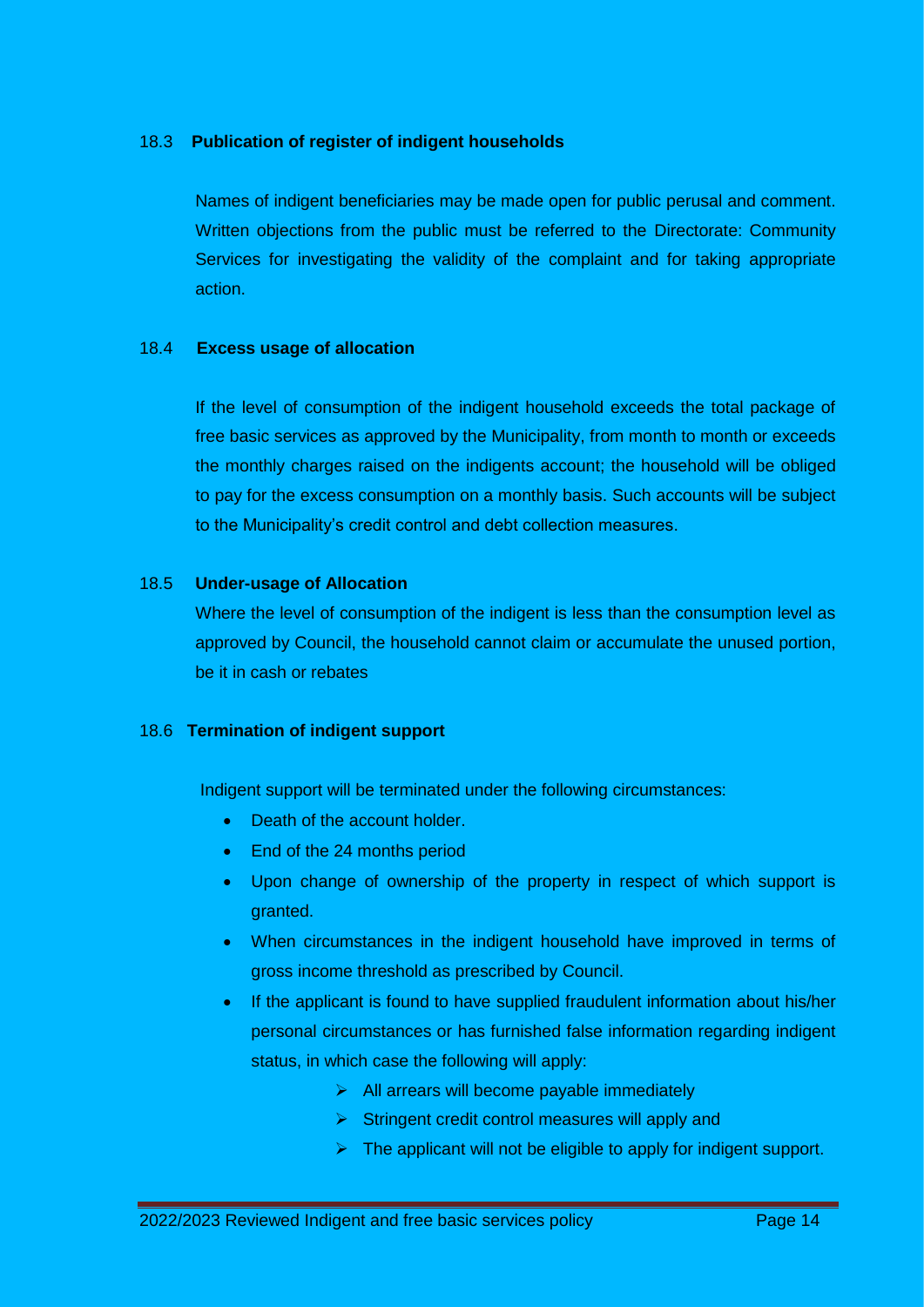#### 18.7 **Audit and Review**

The Municipality may conduct regular audits of the indigent register with regard to

- the information furnished by applicants,
- possible changes in status,
- the usage of allocations and debt collection measures applied and
- Where necessary review the status of applicants.

The frequency of such audits will be determined from time to time depending on the institutional capacity of the Municipality to perform such audits.

#### 18.8 **Exit Programme**

Members of households registered as indigent must be prepared to participate in exit programmes coordinated by the Municipality in collaboration with other Government departments and the private sector.

As part of its poverty reduction programme, the Municipality undertakes to provide for the participation and accommodation of indigent persons in its local economic development initiatives and in the implementation of integrated development programmes where possible.

Merafong City Local Municipality will promote the exit from indigence by:

- Identifying indigents for inclusion in public works projects
- Facilitation of opportunities to enter the informal trade market
- Facilitation of food security projects and
- Liaison with national and provincial Departments to include indigent persons in public works programmes and other economic empowerment programmes that they are facilitating.

#### 18.7 **Implementing Authority**

The Screening and Monitoring Committee (to be determined by the Accounting Officer in consultation with the Portfolio Head) may be constituted by the following persons*:*